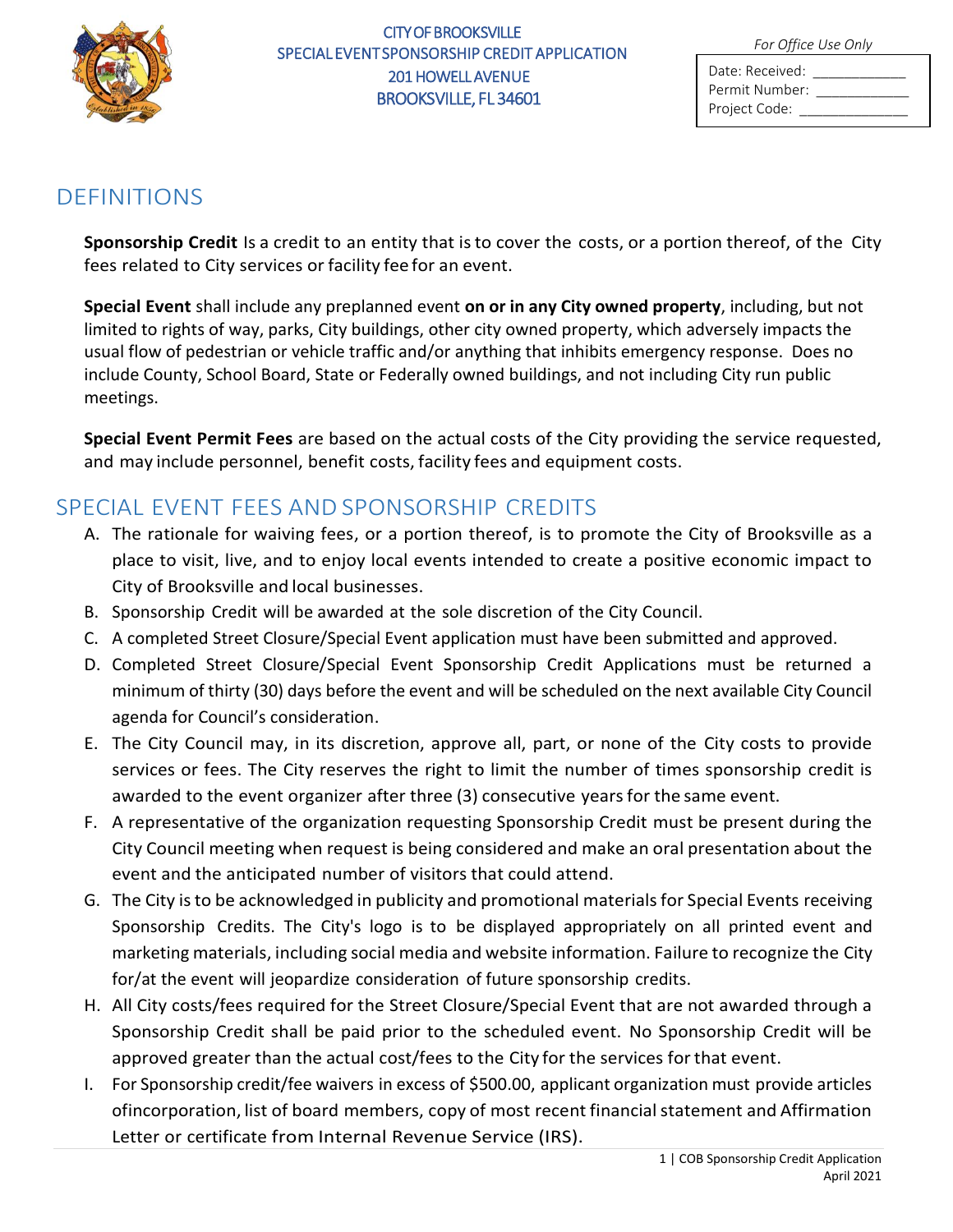

## CITY OF BROOKSVILLE *For Office Use Only* STREET CLOSURE/SPECIAL EVENT SPONSORSHIP CREDIT APPLICATION 201 HOWELL AVE BROOKSVILLE, FL 34601

| Date: Received: |  |
|-----------------|--|
| Permit Number:  |  |
| Project Code:   |  |

Council approval is required for Street Closure/Special Events Sponsorship Credit involving fee waivers. Completed Street Closure/Special Event Sponsorship Credit Applications must be returned a minimum of thirty (30) days before the event. The event organizer or someone from that organization must attend the City Council Meeting when fees are requested to be waived and present information about the event*. Street Closure/Special Event application fees, Law Enforcement, Fire and Emergency service fees including life safety and other inspections will NOT be waived under sponsorship credit or other mechanisms.* 

Applications must be returned to:

City of Brooksville Office of the City Clerk 201 Howell Avenue Brooksville, FL 34601

If you have additional questions, please call (352) 540-3810 or email COB-Information[@cityofbrooksville.us](mailto:COB-Information@cityofbrooksville.us)

## APPLICANT INFORMATION

| *Event Coordinator must be on-site day of event |  |                                                                                                                           |  |  |
|-------------------------------------------------|--|---------------------------------------------------------------------------------------------------------------------------|--|--|
| *If yes, please provide copy of 501(c)3         |  | Nonprofit 501(c)3 tax exempt organization? $\Box$ Yes $\Box$ No Type of Legal Entity: $\Box$ Non-profit $\Box$ For-profit |  |  |
| Agency located in City of Brooksville? □Yes □No |  |                                                                                                                           |  |  |
|                                                 |  |                                                                                                                           |  |  |
|                                                 |  |                                                                                                                           |  |  |
|                                                 |  |                                                                                                                           |  |  |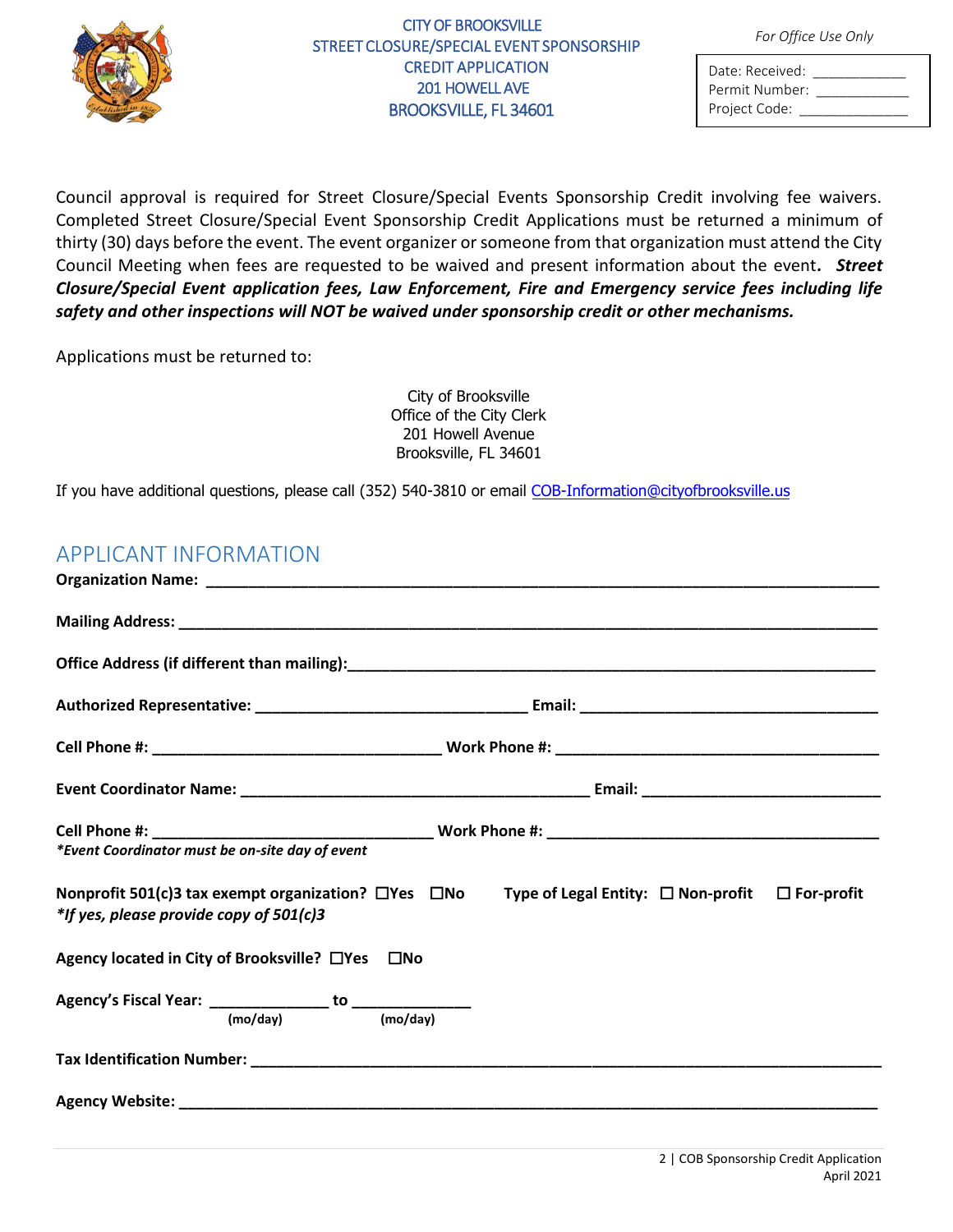|                                                 | <b>CITY OF BROOKSVILLE</b><br>STREET CLOSURE/SPECIAL EVENT SPONSORSHIP<br><b>CREDIT APPLICATION</b><br>201 HOWELL AVE<br><b>BROOKSVILLE, FL 34601</b> |         |                                                                                                                                                                                                                                     |         | For Office Use Only<br>Date: Received: ____________<br>Permit Number: ____________<br>Project Code: ______________ |                                                                                                                     |
|-------------------------------------------------|-------------------------------------------------------------------------------------------------------------------------------------------------------|---------|-------------------------------------------------------------------------------------------------------------------------------------------------------------------------------------------------------------------------------------|---------|--------------------------------------------------------------------------------------------------------------------|---------------------------------------------------------------------------------------------------------------------|
| <b>EVENT INFORMATION</b>                        |                                                                                                                                                       |         |                                                                                                                                                                                                                                     |         |                                                                                                                    |                                                                                                                     |
|                                                 |                                                                                                                                                       |         |                                                                                                                                                                                                                                     |         |                                                                                                                    |                                                                                                                     |
|                                                 |                                                                                                                                                       |         |                                                                                                                                                                                                                                     |         |                                                                                                                    |                                                                                                                     |
|                                                 |                                                                                                                                                       |         |                                                                                                                                                                                                                                     |         |                                                                                                                    |                                                                                                                     |
|                                                 |                                                                                                                                                       |         |                                                                                                                                                                                                                                     |         |                                                                                                                    |                                                                                                                     |
|                                                 |                                                                                                                                                       |         | Anticipated number of: Participants ________________                                                                                                                                                                                |         | Spectators __________________                                                                                      |                                                                                                                     |
| <b>DATE</b>                                     | <b>SET-UP TIME</b>                                                                                                                                    |         | <b>ACTUAL EVENT TIME</b>                                                                                                                                                                                                            |         | <b>BREAKDOWN TIME</b>                                                                                              |                                                                                                                     |
| <b>Begin Date</b>                               | From                                                                                                                                                  | To      | From                                                                                                                                                                                                                                | Τo      | From                                                                                                               | To                                                                                                                  |
| 12/31/2021                                      | 6:30 AM                                                                                                                                               | 8:30 AM | 8:00 AM                                                                                                                                                                                                                             | 6:00 PM | 6:00 PM                                                                                                            | 7:00 PM                                                                                                             |
| <b>End Date</b>                                 | <b>From</b>                                                                                                                                           | To      | From                                                                                                                                                                                                                                | To      | From                                                                                                               | To                                                                                                                  |
|                                                 |                                                                                                                                                       |         |                                                                                                                                                                                                                                     |         |                                                                                                                    |                                                                                                                     |
| If yes, amount received \$<br><b>SIGNATURES</b> |                                                                                                                                                       |         | Total Amount of Sponsorship Credit Requested? \$<br>Has your organization put on this same event in the past? $\Box$ Yes $\Box$ No<br>Has this event received a sponsorship credit for this event in the past? $\Box$ Yes $\Box$ No |         |                                                                                                                    |                                                                                                                     |
|                                                 |                                                                                                                                                       |         |                                                                                                                                                                                                                                     |         | Date                                                                                                               |                                                                                                                     |
| Authorized Representative Signature             |                                                                                                                                                       |         |                                                                                                                                                                                                                                     |         |                                                                                                                    |                                                                                                                     |
|                                                 |                                                                                                                                                       |         |                                                                                                                                                                                                                                     |         |                                                                                                                    | Sworn to (or affirmed) and subscribed before me by means of $\Box$ physical presence or $\Box$ online notarization, |
| and who (did) (did not) take an oath.           |                                                                                                                                                       |         |                                                                                                                                                                                                                                     |         |                                                                                                                    | (name of person making statement) who, is Personally Known or Produced ______________ as identification,            |
| [Printed, typed or stamped name of Notary]      | <u> 1989 - Johann Barbara, martin amerikan basar da</u>                                                                                               |         | [Notary Stamp]                                                                                                                                                                                                                      |         | [Signature of Notary Public]                                                                                       |                                                                                                                     |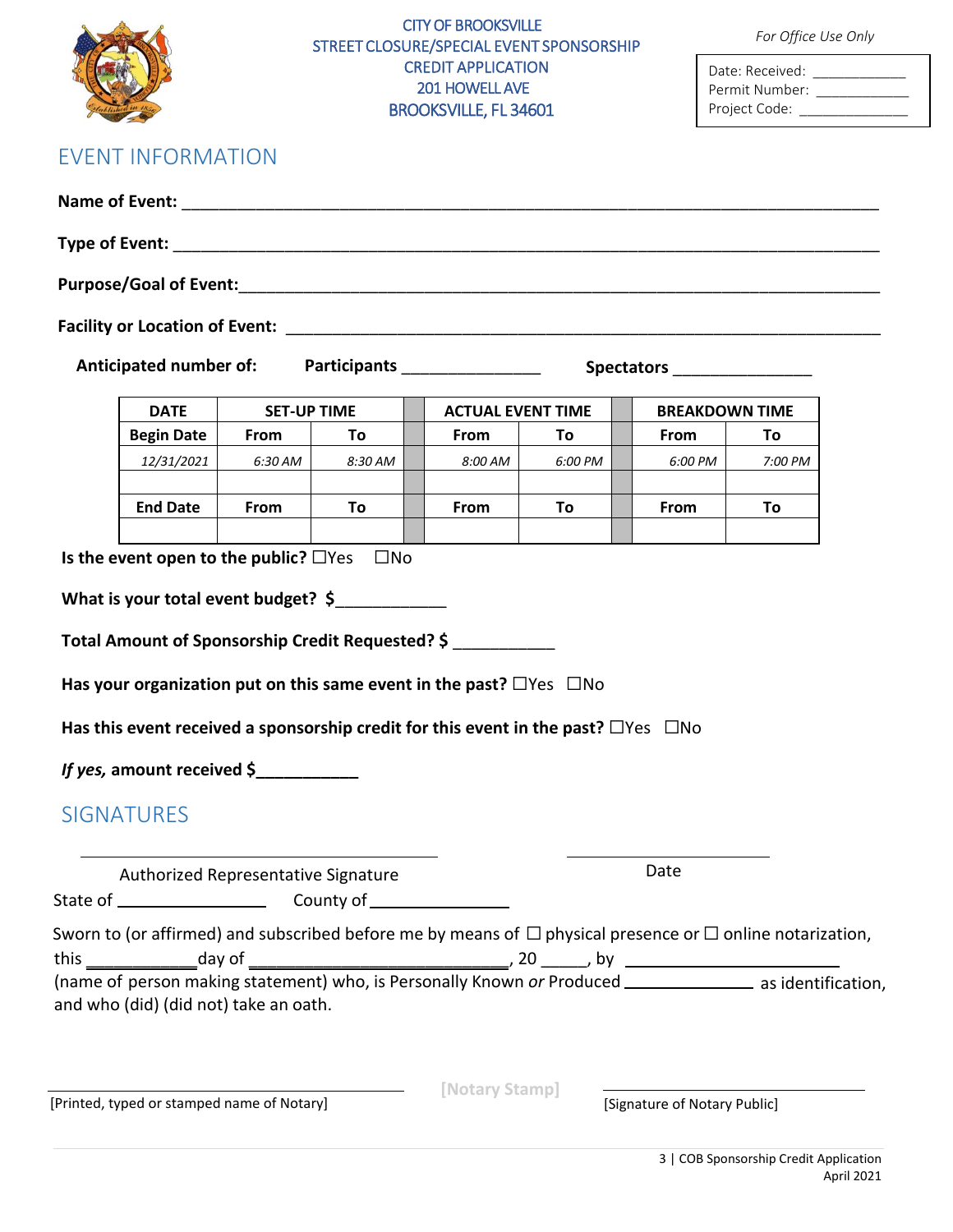

#### CITY OF BROOKSVILLE *For Office Use Only* STREET CLOSURE/SPECIAL EVENT SPONSORSHIP CREDIT APPLICATION 201 HOWELL AVE BROOKSVILLE, FL 34601

| Date: Received: |
|-----------------|
| Permit Number:  |
| Project Code:   |

# For City Use Only

| <b>City Council Approval</b> |  |
|------------------------------|--|

Mayor or Designee Date Date

City Clerk Date

*Amount Approved \$\_\_\_\_\_\_\_\_\_\_ Denied\_\_\_\_\_\_\_\_\_\_ Date* **\_\_\_\_\_\_\_\_\_\_** 

\_\_\_\_\_\_\_\_\_\_\_\_\_\_\_\_\_\_\_\_\_\_\_ \_\_\_\_\_\_\_\_\_\_\_\_\_\_\_\_\_\_\_\_\_ \_\_\_\_\_\_\_\_\_\_\_\_\_\_\_\_\_\_\_\_\_\_\_ \_\_\_\_\_\_\_\_\_\_\_\_\_\_\_\_\_\_\_\_\_